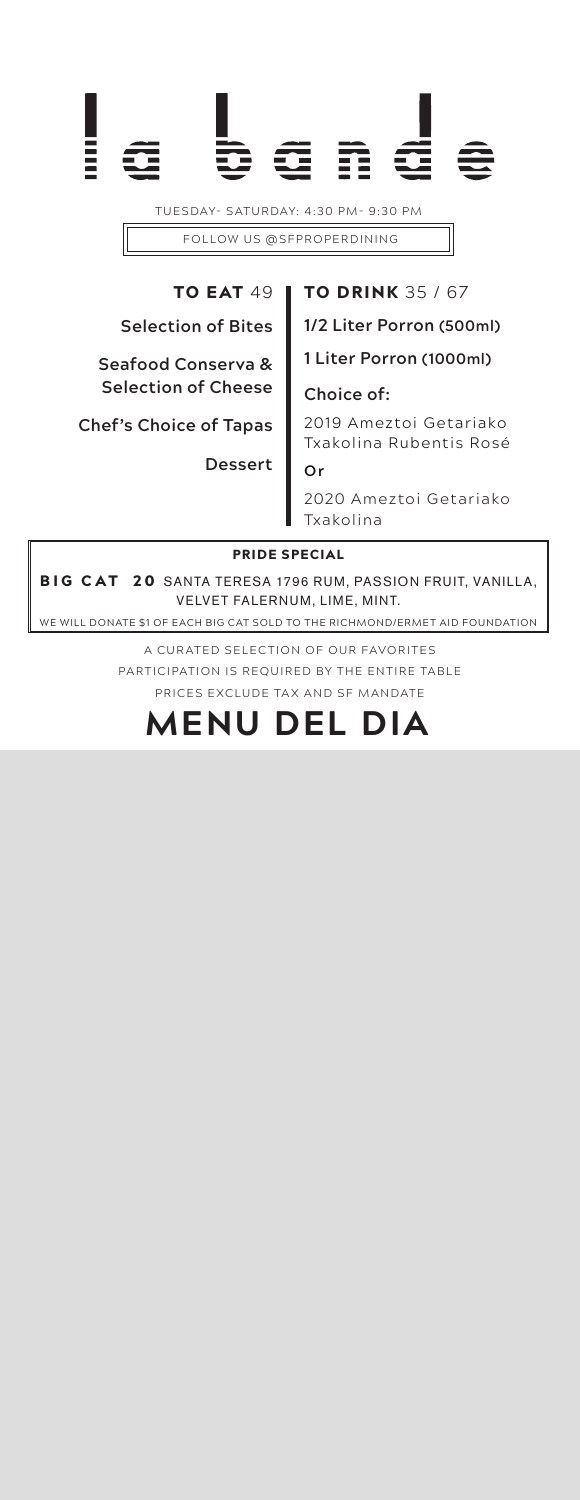

TUESDAY- SATURDAY: 4:30 PM- 9:30 PM FOLLOW US @SFPROPERDINING

BITES **Deviled Eggs 3** ADD HAM +1 **Pea & Fresh Cheese Tart 7 Smoked Salmon & Avocado Toast 4 Marinated Olives 5 Spiced Almonds 5 House Made Pickles 5**

COLD TAPAS **Coal Roasted Asparagus & Spring Almonds 9 Potato Tortilla 7 Roasted Carrots & Cilantro 9** 

> WARM TAPAS **Salt Cod Croquettes 9 Crispy Cauliflower 10 Crispy Potatoes 10 Garlic Shrimp 14 White Beans & Pork Shoulder 14 Spinach, Chickpeas & Blood Sausage 14**

ON THE PLANCHA **Truffled Ham & Cheese 10 Squid 11 Petrale Sole 14 Merguez Sausage 12**

#### **CONSERVAS**

SERVED WITH GRILLED BREAD

**Mussels 12 Sardines 12 Tuna Belly 20 Razor Clams 15 Squid 14 Mackerel 16**

#### **CHARCUTERIE**

SERVED WITH GRILLED BREAD AND HOUSEMADE JAM **Mortadella 9 Chorizo Rioja 9 Rabbit Terrine 9 Charcuterie Sampler 24 Pata Negra 25**

#### CHEESES

SERVED WITH GRILLED BREAD AND HOUSEMADE JAM

**Big Rock Blue 9** COW'S MILK BLUE

**Minuet 9** GOATS'S MILK **Smoked Etxegarai 9** SHEEP'S MILK **Cheese Sampler 24**

DESSERT **Little Pigs of Heaven 11 Chocolate Miguelitos 11 Spanish Almond Cake 11**

CONSUMING R AW OR UNDERCOOKED MEATS, POULTRY, SEAFOOD, SHELLFISH, OR EGGS MAY INCREASE YOUR RISK OF FOODBORNE ILLNESS. TO SUPPORT EMPLOYEE BENEFITS, A 6.25% SF MANDATE SURCHARGE IS ADDED TO ALL CHECKS.

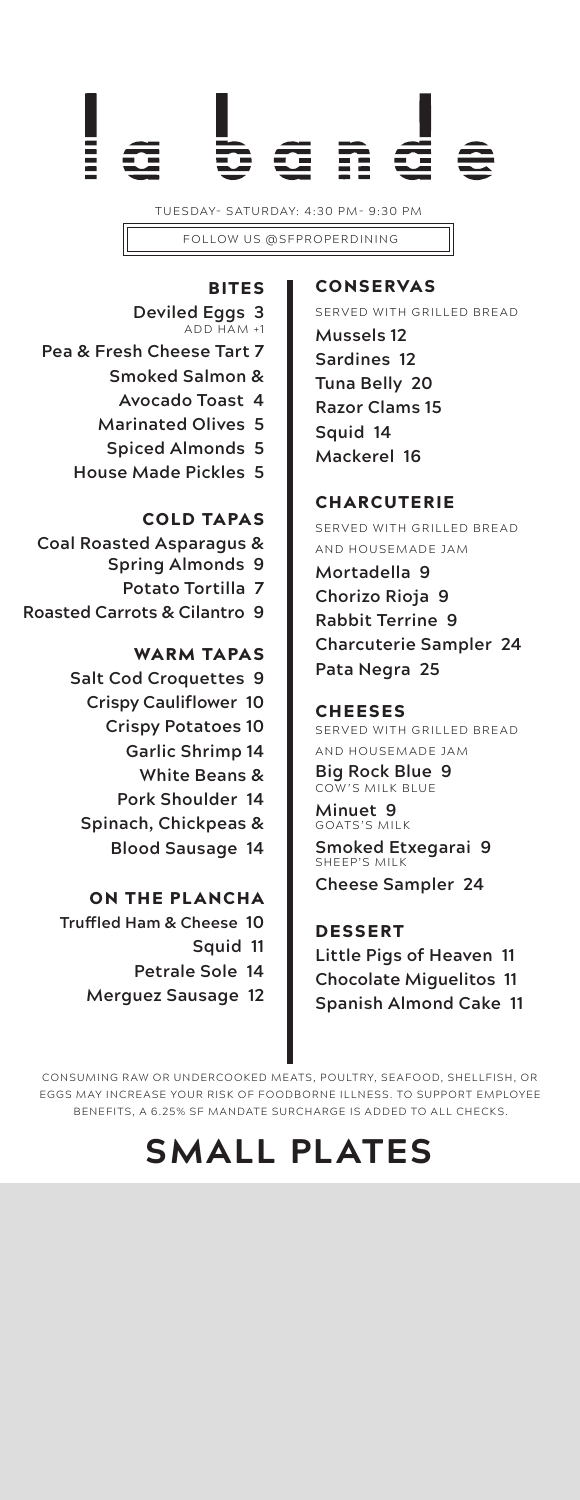### NEGRONI 15

RED

#### **WHITE**

**Gin + Luxardo Bitter Bianco & Dolin Blanc** **Gin + Martini Bitter & Rosso**

SERVED ON THE ROCKS

SERVED ON THE ROCKS

#### SBAGLIATO 14

**Bubbles + Luxardo Bitter**

**Bianco & Dolin Blanc**

RED **Bubbles + Martini Bitter & Rosso**

#### AMERICANO 13

#### **WHITE**

WHITE

**Soda + Luxardo Bitter Bianco & Dolin Blanc**

RED

**Soda + Martini Bitter and Rosso**

### Vermouth

SERVED ON THE ROCKS WITH AN OLIVE AND A TWIST **COCCHI AMERICANO** 15 **DOLIN BLANC** 14 **BONAL** 16 **CARPANO ANTICA FORMULA** 16 **FLIGHT OF VERMOUTH (4)** 32

## **Cocktails**

**NITRO NEGRONI** 15 **CYNAR & BITTER LEMON TONIC** 12 **KIR ROYALE** 18 **GIN & TONIC** 14 **FIERO SPRITZ** 16 **TERRAZZO TODDY** 17 (SERVED HOT)

### DOCTOR'S NOTE **150**

### **BUILD YOUR OWN GIN & TONIC FOR 4 / 6 PEOPLE**

**A DOSE OF EUROPE'S FINEST GIN**

INCLUDES: HALF BOTTLE (375ML) OF MONKEY 47 GIN, SELECTION OF PERFECTLY PAIRED FEVER TREE TONICS, VARIETY OF GARNISHES SERVED IN LARGE STEMWARE

WITH SPANISH BARREL ICE CUBES

SUGGESTED DOSE:

-2 OZ MONKEY 47, -3 OZ FEVER TREE TONIC, - GARNISHES OF YOUR CHOICE

# **APERITIFS & COCKTAILS**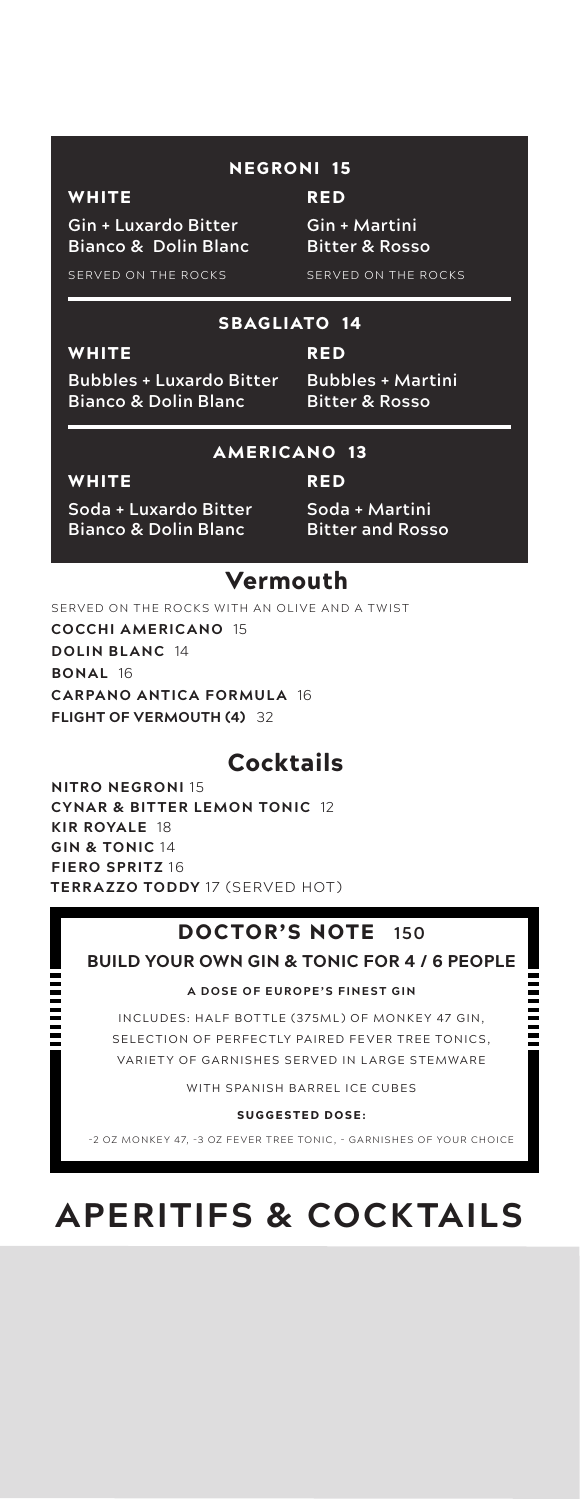# Draft Beer

**PERONI NASTRO A ZZURRO LAGER, ITALY** 8 **CUVÉE DES JACOBINS ROUGE SOUR, BELGIUM** 10 **SAISON DUPONT FARMHOUSE ALE, BELGIUM** 10 **ANCHOR STEAM LAGER, SAN FRANCISCO** 8 **LAGUNITAS IPA, PETALUMA** 8 **ALMANAC TRUE KÖLSCH, ALAMEDA** 8 **ERDINGER NON-ALCOHOLIC (BOTTLE), GERMANY** 8

# Ciders

**DOMAINE DU MANOIR DE MONTREUIL CIDRE PAYS CIDER NV (750ML BOTTLE), FRANCE** 35 **ISASTEGI SAGARDO NATURALA CIDER (750ML BOTTLE), SPAIN** 30 **AVAL CIDER ROSE (DRAFT), FRANCE** 8

# Non-Alcoholic Cocktails

**LYRE'S BIT TER+ROSSO BIT TER LEMON TONIC** 10

# **BEERS & CIDERS**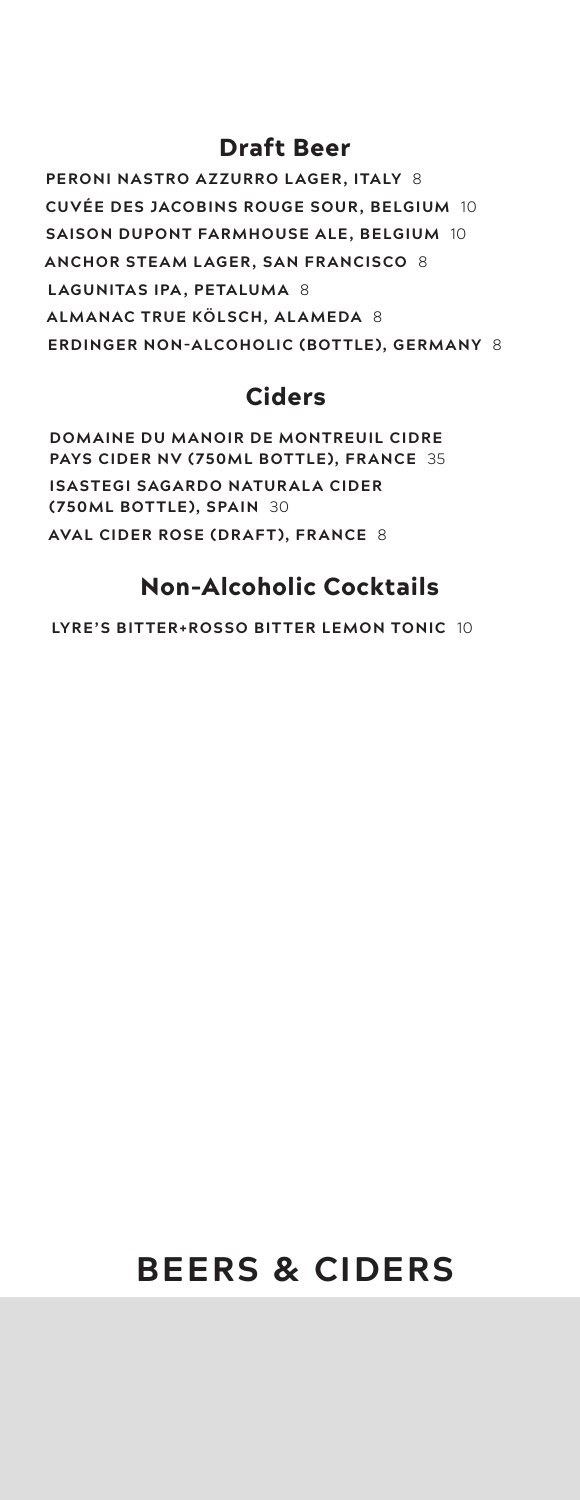# Sparkling

**NV AZIMUT BRUT NATURAL CAVA BRUT CATALUNYA, SPAIN** 16 / 64 **2017 AT ROCA RESERVA PENEDÈS, SPAIN** 17 / 71 **NV NOËL BAZIN "L'UNANIME" BLANC DE BLANCS BRUT CHAMPAGNE** 28 / 112

**LEITZ NON ALCOHOLIC SPARKLING ROSÉ NV** 56

# **White**

**2020 JM FONSECA TWIN VINES VINHO VERDE** 14 / 56 **2020 MÁRCIO LOPES VINHO VERDE , PORTUGAL** 15 / 60 **2019 VIÑÁTIGO TENERIFE LISTÁN BLANCO ISLAS CANARIAS**  18 / 76 **2016 CONTINI VERNACCIA DI ORISTANO SARDEGNA , ITALY**  17/68

**2020 TRESOMM MEZCLA BLANCA VALLE DE GUADALUPE, MEXICO** 18/72

**2020 AMEZTOI GETARIAKO TXAKOLINA** 68 **2019 DO FERREIRO CEPAS VELLAS ALBARIÑO** 150 **2018 COTA 45 'UBE MIRAFLORES' BLANCO, SANLÚCAR DE BARRAMEDA, SPAIN** 91 **2020 CHACRA MAINQUE CHARDONNAY, PATAGONIA, ARGENTINA** 111 **2019 MORGADO DO QUINTAO, VINHO REGIONAL , ALGARVE, PORTUGAL** 79

# **WHITE WINE**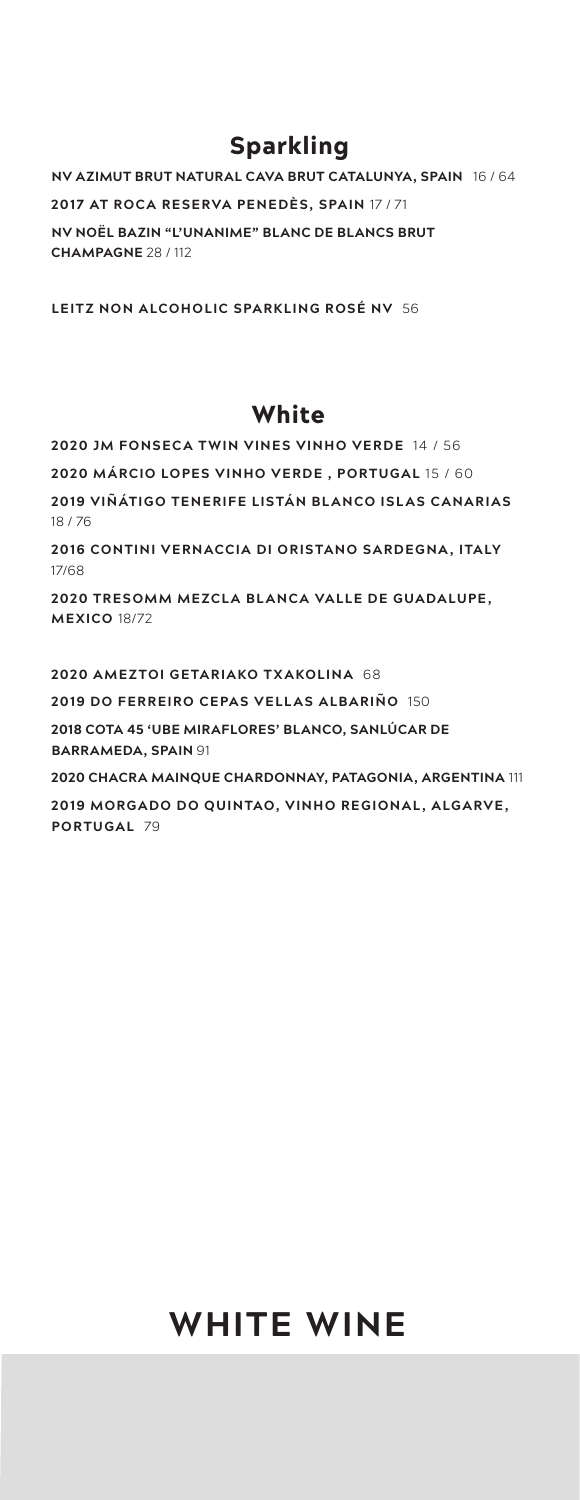# Orange & Rosé

**2020 MANUEL CANTALAPIEDRA LIRONDO CLARETE, CASTILLA Y LEÓN, SPAIN** 14/56 **2019 ENDERLE & MOLL SPÄTBURGUNDER ROSÉ** 19 / 78 **2020 SASSARA 'VINI DELLE MORENE' VENTO, ITALY** 20/79 **2020 VINOVORE 'BET WEEN US' SKIN CONTACT FRUILI, ITALY**  19/76

**2019 AMEZTOI GETARIAKO TXAKOLINA RUBENTIS ROSÉ** 88 **2017 ENDERLE & MOLL GRAUBURGUNDER** 88 **NV GARALIS TERRA ROZA LEMNOS** 76 **2019 KONTOZISIS 'A-GRAFO' MALAGOUSIA** 80 **2019 COSTADOR 'METAMORPHIKA' MACABEU ORANGE** 112

# Red Wine

**2020 FOLIAS DE BACO 'UIVO RENEGADO' DOURO, PORTUGAL** 15 / 60 **2020 ALVARO PALACIOS CAMINS DEL PRIORAT, SPAIN** 17 / 72 **2020 CELLAR FRISACH L'ABRUNET DE FRISACH TERR A ALTA , SPAIN** 15/60 **2018 GOYA GARCIA RIBERA DEL DUERO TINTA 'JOVEN DE VINAS VIEJAS** 22/86 **2020 FITAPRETA 'FITA DA FITAPRETA' TEMPR ANILLO ALENTEJO, PORTUGAL** 16 / 64 **2008 R. LÓPEZ DE HEREDIA VIÑA TONDONIA RESERVA , SPAIN** 25 / 100

**2019 LUIS SEABRA, DOURO XISTO ILIMITADO TINTO** 82 **2018 VINICOLA TARO, 'TARO TINTO', LANZAROTE, SPAIN** 105 **2019 NANCLARES Y PRIETO 'A SENDA VERMELLA' INTO RÍAS BAIXAS, SPAIN** 87

**2019 DOMINIO DE PINGUS PSI RIBER A DEL DUERO TEMPRANILLO** 100

# **RED & ROSÉ WINE**